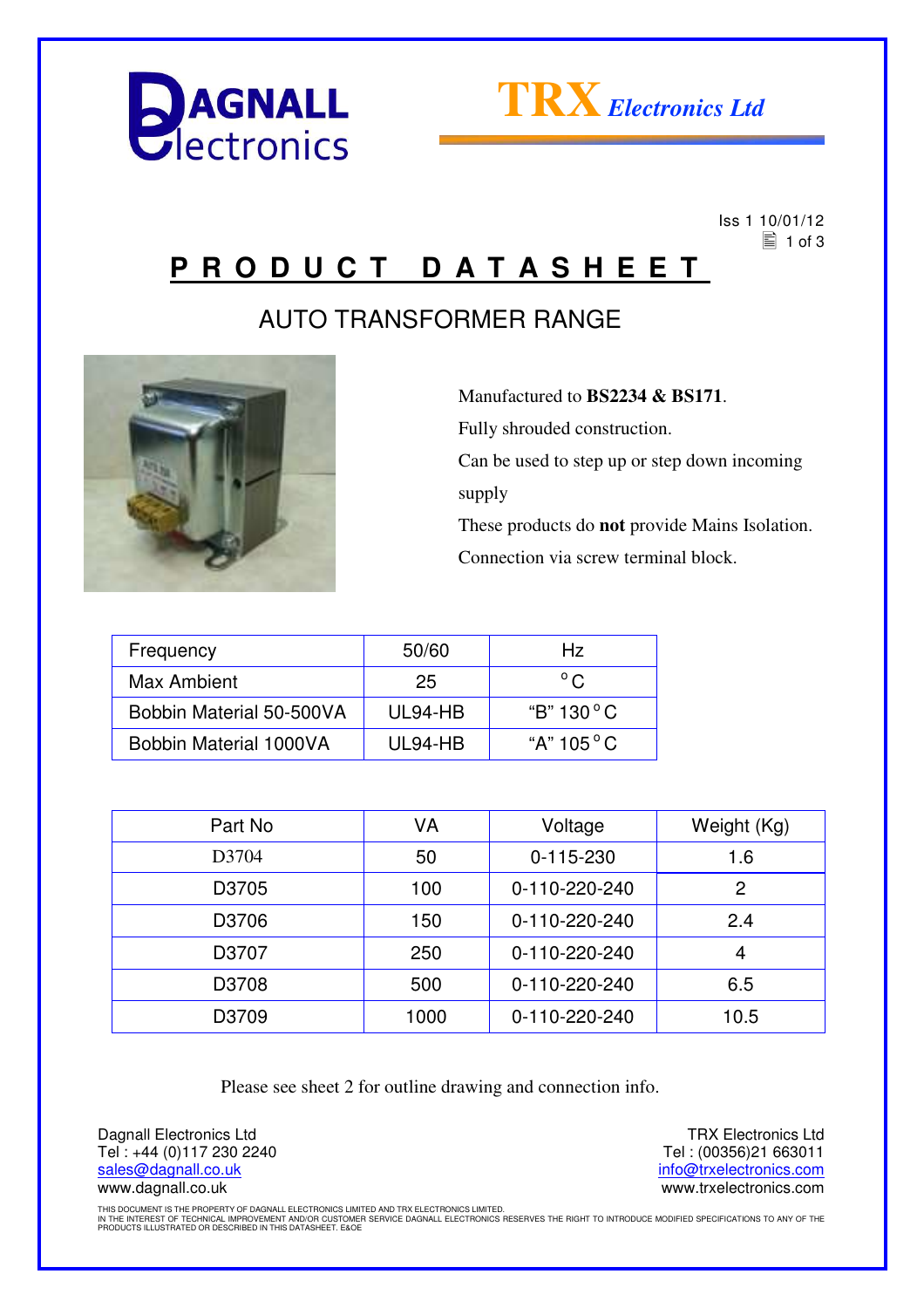



# **P R O D U C T D A T A S H E E T**

#### **AUTO TRANSFORMER**

Outline Drawing





| <b>PART</b> | <b>RATING</b> |     | <b>DIMENSIONS</b> |     | <b>FIXINGS</b> |     |                |
|-------------|---------------|-----|-------------------|-----|----------------|-----|----------------|
|             | VA            | D   | w                 | Н   | А              | B   | <b>SIZE</b>    |
| D3704       | 50            | 77  | 56                | 69  | 45             | 40  | M4             |
| D3705       | 100           | 106 | 80                | 97  | 64             | 50  | M4             |
| D3706       | 150           | 118 | 80                | 97  | 64             | 64  | <b>M4</b>      |
| D3707       | 250           | 116 | 95                | 116 | 77             | 66  | M <sub>6</sub> |
| D3708       | 500           | 137 | 112               | 135 | 92             | 70  | M <sub>6</sub> |
| D3709       | 1000          | 181 | 112               | 135 | 92             | 112 | M <sub>6</sub> |

Dagnall Electronics Ltd Tel : +44 (0)117 230 2240 sales@dagnall.co.uk www.dagnall.co.uk

TRX Electronics Ltd Tel : (00356)21 663011 info@trxelectronics.com www.trxelectronics.com

THIS DOCUMENT IS THE PROPERTY OF DAGNALL ELECTRONICS LIMITED AND TRX ELECTRONICS LIMITED.IN THE INTEREST OF TECHNICAL IMPROVEMENT AND/OR CUSTOMER<br>SERVICE DAGNALL ELECTRONICS RESERVES THE RIGHT TO INTRODUCE MODIFIED SPECIFI E&OE